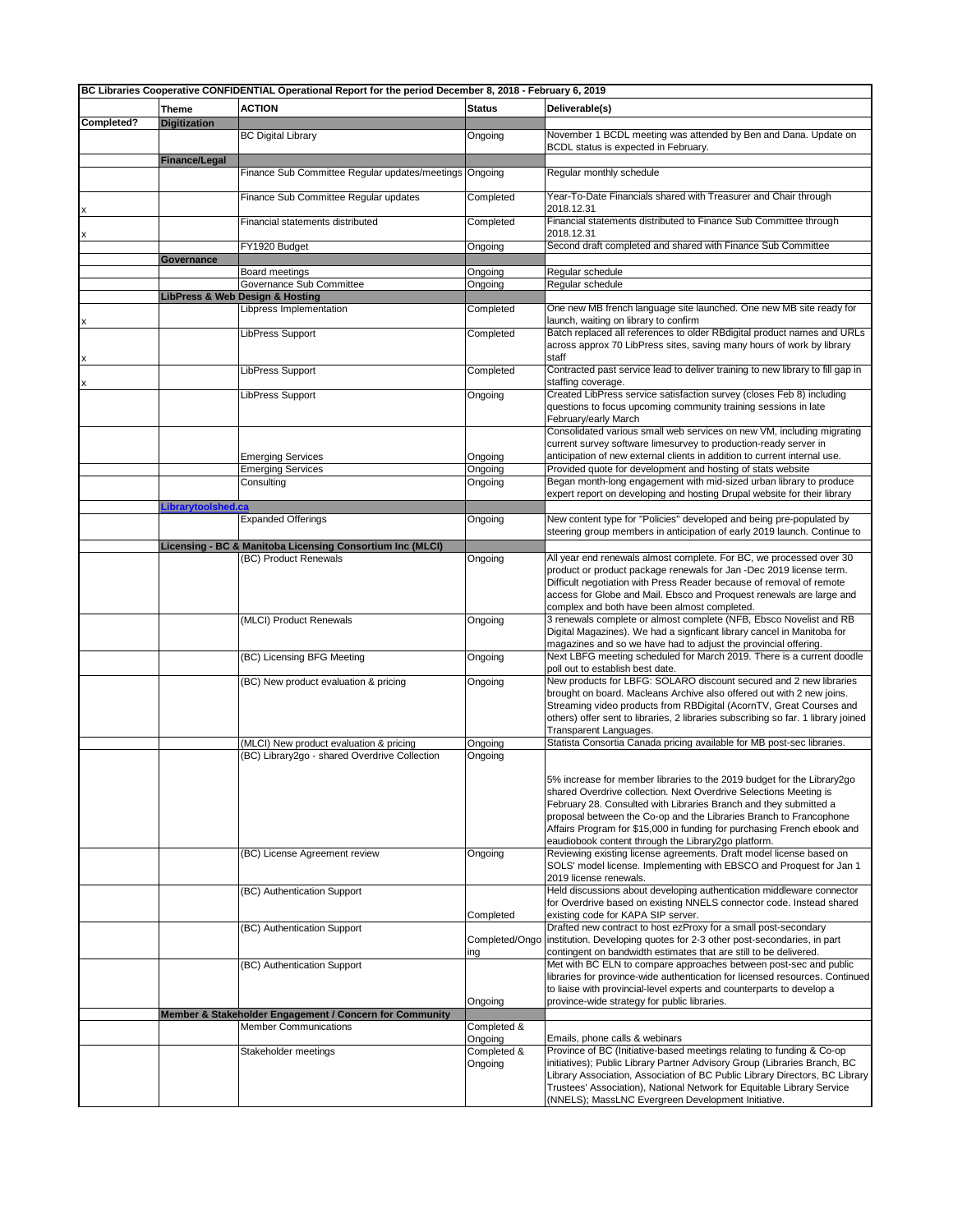| Communications Plan                                                            | Ongoing                      | Staff Communications Committee continuing to operationalize and further<br>the recommendations of Communications Action Plan stemming from the<br>Boldt Communications engagement & the Co-op Strategic Plan. Next<br>communiqué is scheduled to be sent in March.                                                                                                                                                                                                                                                                                                                                                                                                                                                                                                                                                                                                                                                                                                                          |
|--------------------------------------------------------------------------------|------------------------------|---------------------------------------------------------------------------------------------------------------------------------------------------------------------------------------------------------------------------------------------------------------------------------------------------------------------------------------------------------------------------------------------------------------------------------------------------------------------------------------------------------------------------------------------------------------------------------------------------------------------------------------------------------------------------------------------------------------------------------------------------------------------------------------------------------------------------------------------------------------------------------------------------------------------------------------------------------------------------------------------|
| Stakeholder meetings                                                           | Upcoming                     | Province of BC; National Network for Equitable Library Service; Realize<br>Co-op; (BC) Provincial Digital Library, BC Co-op Association                                                                                                                                                                                                                                                                                                                                                                                                                                                                                                                                                                                                                                                                                                                                                                                                                                                     |
| Conference Participation / Connectivity                                        | Upcoming                     | Co-op's systems manager to participate on a panel at BCLA regarding<br>connectivity challenges for libraries; Preparations well underway for IT and<br>libraries pre-conference session at BCLA co-sponsored by FVRL and Co-<br>op, building on last year's successful pre-conference; staff are submitting<br>proposals for Beyond Hope.                                                                                                                                                                                                                                                                                                                                                                                                                                                                                                                                                                                                                                                   |
| National Network for Equitable Library Service (NNELS)<br>Software Development | New & Update                 | The work with the NNELS Exporter is complete, and we are waiting for re-<br>assessment of our records from OCLC to ensure our MARC records meet                                                                                                                                                                                                                                                                                                                                                                                                                                                                                                                                                                                                                                                                                                                                                                                                                                             |
|                                                                                |                              | OCLC's standard.<br>Working on 2018 NNELS Annual Statistics Report.                                                                                                                                                                                                                                                                                                                                                                                                                                                                                                                                                                                                                                                                                                                                                                                                                                                                                                                         |
|                                                                                |                              | Doing some adjustments on the NNELS Cover Art code due to a storage<br>issue on the server.                                                                                                                                                                                                                                                                                                                                                                                                                                                                                                                                                                                                                                                                                                                                                                                                                                                                                                 |
| Implementations                                                                | New & Update                 | AB<br>- In conversations with an academic in Alberta to provide information<br>about implementing NNELS.                                                                                                                                                                                                                                                                                                                                                                                                                                                                                                                                                                                                                                                                                                                                                                                                                                                                                    |
|                                                                                |                              | <b>NS</b><br>- In conversations with an academic in Alberta to provide information<br>about implementing NNELS.                                                                                                                                                                                                                                                                                                                                                                                                                                                                                                                                                                                                                                                                                                                                                                                                                                                                             |
|                                                                                |                              | ON<br>- In conversations with a public library in Ontario to provide information<br>about implementing NNELS.                                                                                                                                                                                                                                                                                                                                                                                                                                                                                                                                                                                                                                                                                                                                                                                                                                                                               |
| <b>Training &amp; Presentations</b>                                            | New & Update                 | Accessible Publishing Summit took place in Toronto over January 28th<br>and 29th - https://www.accessiblepublishing.ca/<br>Very successful event<br>- Full attendance on both days<br>- Much bigger than originally planned - 50 people<br>- Many notable publishers were in attendace, along with members of<br>Federal Government, members of the Canada Book Fund, Alternate<br>Format Producers, Librarians, Accessibility Testers and NNELS Funders<br>- Much vibrant discusion over the two days, which ended with plans within<br>the Canadian publishing sector to establish new policies, developing a<br>publisher/accessibility website, and a focus on hiring people with<br>disabilities to work in the publishing industry. Highlight was a hands-on<br>demonstration of EPUB accessibility by our 7 testers using various<br>assistive technologies and screen readers - eye opening! Also had<br>conversations with a couple of organizations about potential partnerships. |
| Content production                                                             | New & Update                 | CBC Canada Reads 2019 shortlisted and longlisted titles are now<br>available.<br>Production has begun on BC Summer Reading Club titles.<br>Alberta's 236-title Prairie Indigenous Ebook Collection will soon be<br>available in NNELS.                                                                                                                                                                                                                                                                                                                                                                                                                                                                                                                                                                                                                                                                                                                                                      |
|                                                                                |                              | 15 requested titles produced in the month of December                                                                                                                                                                                                                                                                                                                                                                                                                                                                                                                                                                                                                                                                                                                                                                                                                                                                                                                                       |
|                                                                                |                              | 9 requested titles produced in the month of January                                                                                                                                                                                                                                                                                                                                                                                                                                                                                                                                                                                                                                                                                                                                                                                                                                                                                                                                         |
|                                                                                |                              | 15 new BC Open Textbook titles added to the BC Open Textbooks<br>collection                                                                                                                                                                                                                                                                                                                                                                                                                                                                                                                                                                                                                                                                                                                                                                                                                                                                                                                 |
|                                                                                |                              | 83 new audiobooks available from Recorded Books                                                                                                                                                                                                                                                                                                                                                                                                                                                                                                                                                                                                                                                                                                                                                                                                                                                                                                                                             |
|                                                                                |                              | ebook accessibility audits for Canadian publishers continues<br>Purchasing of Canadian audiobook and ebook collections continues (grant-                                                                                                                                                                                                                                                                                                                                                                                                                                                                                                                                                                                                                                                                                                                                                                                                                                                    |
| Content coordination                                                           | New & Update                 | funded)<br>Throughout December, BC Accessibility and NNELS worked together to                                                                                                                                                                                                                                                                                                                                                                                                                                                                                                                                                                                                                                                                                                                                                                                                                                                                                                               |
|                                                                                |                              | produce two reports in accessible formats, and publish two accessible<br>videos on NNELS.ca. This is a continuation of the work done in previous<br>years to provide a space for the BC Government to store accessible<br>videos and reports.                                                                                                                                                                                                                                                                                                                                                                                                                                                                                                                                                                                                                                                                                                                                               |
|                                                                                |                              | Have been in converations with a Quebec organization about options and<br>potential costs around collaboration that could involve an English/French<br>content exchange.                                                                                                                                                                                                                                                                                                                                                                                                                                                                                                                                                                                                                                                                                                                                                                                                                    |
| <b>Operational Call</b><br>Jurisdictions call                                  | New & Update<br>New & Update | Operational Meeting took place on Jan 15, 2019<br>Funders Meeting took place in Toronto on Jan 30, 2019                                                                                                                                                                                                                                                                                                                                                                                                                                                                                                                                                                                                                                                                                                                                                                                                                                                                                     |
|                                                                                |                              | Steering Committee Governance Model adopted<br>Budget for 2019/20 presented<br>Strategic Planning discussed                                                                                                                                                                                                                                                                                                                                                                                                                                                                                                                                                                                                                                                                                                                                                                                                                                                                                 |
| Communications                                                                 | New & Update                 | Canada Reads communique sent out on Jan 31, 2019<br>- Accessible Publishing Summit publicity:<br>https://inclusivepublishing.org/blog/accessible-publishing-summit-a-                                                                                                                                                                                                                                                                                                                                                                                                                                                                                                                                                                                                                                                                                                                                                                                                                       |
|                                                                                |                              | triumph-for-nnels/                                                                                                                                                                                                                                                                                                                                                                                                                                                                                                                                                                                                                                                                                                                                                                                                                                                                                                                                                                          |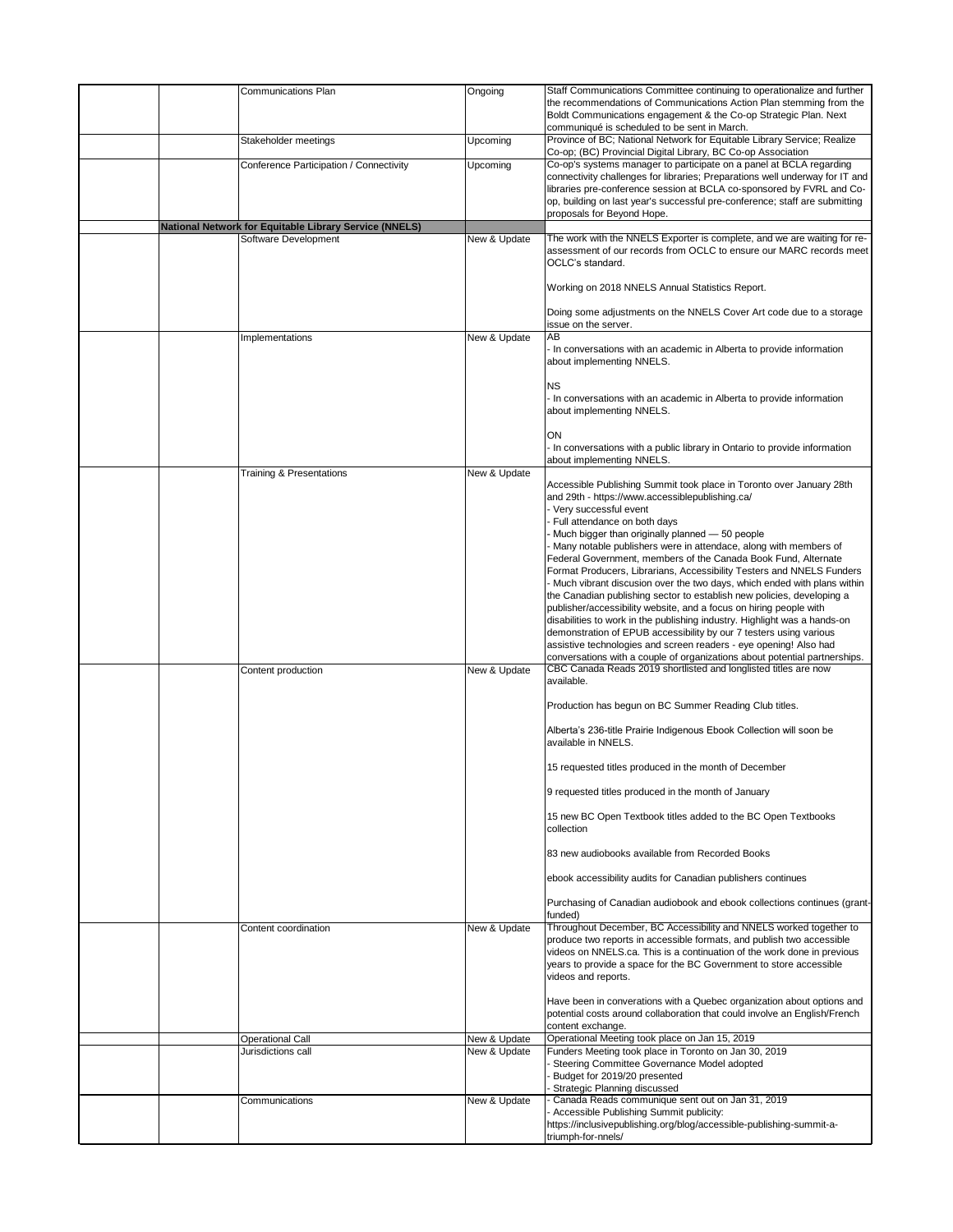|                             | Regulatory environment                              | New & Update | Current Grant Update: https://nnels.ca/2018-sdppd-grant-amendment                                                                                            |
|-----------------------------|-----------------------------------------------------|--------------|--------------------------------------------------------------------------------------------------------------------------------------------------------------|
| <b>Operations / Systems</b> |                                                     |              |                                                                                                                                                              |
|                             | Telecommunications                                  | Ongoing      | Deployed new FreePBX server on dedicated hardware as an attempt to                                                                                           |
|                             |                                                     |              | address ongoing issues with phone dropouts. Problems persist so<br>escalating troubleshooting with network providers where problem now                       |
|                             |                                                     |              | seems certain to lie.                                                                                                                                        |
|                             | Hosting                                             | Ongoing      | Developed plan to upgrade 40+ virtual machines whose operating system                                                                                        |
|                             |                                                     |              | will be end of life at the end of April 2019. Work has commenced to                                                                                          |
|                             |                                                     |              | upgrade, migrate or retire as need be.                                                                                                                       |
|                             | <b>Emerging Services</b>                            |              |                                                                                                                                                              |
|                             |                                                     |              | Sent staff to smaller lower mainland library system and surrounding area<br>to inventory and assess their IT environment as part of urgent consulting        |
|                             |                                                     | Completed    | project they requested. Finalized report by 2nd week in January.                                                                                             |
|                             | <b>Emerging Services</b>                            |              | Continued research into viability of "virtual desktops" as a service for small                                                                               |
|                             |                                                     | Ongoing      | libraries                                                                                                                                                    |
|                             | <b>Emerging Services</b>                            |              | Quoted on hosting an RT queue for partner library consortium work to                                                                                         |
|                             |                                                     | Ongoing      | support their provincial ILL solution                                                                                                                        |
|                             | Consulting / Connectivity                           |              | Responded to RFP on a detailed connectivity study for a federation of<br>libraries. On Feb 4 were notified of successful awarding of project. Work           |
|                             |                                                     |              | to commence immediately, will take up to 150 hours of Co-op consulting                                                                                       |
|                             |                                                     |              | time in February, March and April, primarily by the Co-ops systems                                                                                           |
|                             |                                                     | Ongoing      | manager.                                                                                                                                                     |
|                             | <b>Privacy and Security</b>                         |              | Arranged for 11 Co-op staff to be trained on the BC privacy regulations as                                                                                   |
|                             |                                                     |              | part of our efforts to comply with requirements coming out of post-sec                                                                                       |
|                             |                                                     | Completed    | adoption of Sitka and related PIA.                                                                                                                           |
| Personnel                   | Evaluating existing reporting structure             |              | We rely on cross-functional task groups to best support diversity of                                                                                         |
|                             |                                                     | Ongoing      | member service offerings, cost-effectively per Strategic Plan; reporting                                                                                     |
|                             |                                                     |              | adjustments may be warranted going forward.                                                                                                                  |
|                             | Management                                          | Ongoing      | Twice monthly meetings; standing and new items                                                                                                               |
|                             | Service Leads                                       | Ongoing      | On hiatus this fall, pending review of Terms of Reference in new year.                                                                                       |
|                             | Staffing                                            | Ongoing      | Submitted proposal to Canada Summer Student funding for co-op student                                                                                        |
|                             |                                                     |              | position to assist with various web content duties.                                                                                                          |
| Sitka & Evergreen           | Sitka Community calls                               | Ongoing      |                                                                                                                                                              |
|                             |                                                     |              | Darlene Dallman, Chair of Manitoba Spruce and Library Director, South                                                                                        |
|                             |                                                     |              | Interlake Regional Library chaired her first Sitka BFG meeting on                                                                                            |
|                             |                                                     |              | November 13. 29 library staff and 4 Sitka staff participated. The next Sitka                                                                                 |
|                             |                                                     |              | Business Function Group teleconference will be scheduled in late Spring.                                                                                     |
|                             | Angularized Acquisitions testing of Sprints 1, 2, 3 |              | Support staff have provided input on development and are participating in                                                                                    |
|                             |                                                     |              | testing of the first 3 sprints to move Acquisitions from xul to Angular. 6<br>additional sprints will be tested in the coming months and staff will identify |
|                             |                                                     |              | any issues and establish timeline for roll-out to Sitka members when                                                                                         |
|                             |                                                     |              | testing is complete.                                                                                                                                         |
|                             | Acquisitions - new members                          | Ongoing      | A call for interest was issued in September for the next Acquisitions                                                                                        |
|                             |                                                     |              | intakes in Jan/April 2019. The only new implementations in 2019 will be                                                                                      |
|                             |                                                     |              | the four post-secondaries joining Sitka in the spring.                                                                                                       |
|                             | <b>Continuing Training</b>                          | Completed &  | Two webinars on one topic were offered in January 2019 with 29 library<br>staff participating. Four webinars on two topics are scheduled for February-       |
|                             |                                                     | Ongoing      | March 2019.                                                                                                                                                  |
|                             | Development - Partnerships                          | Ongoing      |                                                                                                                                                              |
|                             |                                                     |              |                                                                                                                                                              |
|                             |                                                     |              | BCLC continues to participate in monthly meetings with the MassLNC                                                                                           |
|                             |                                                     |              | Evergreen Development Initiative. Funded development priorities now in                                                                                       |
|                             |                                                     |              | progress include: Test Notification Method (code complete and accepted),<br>Spine Label Sheet Printing (final bug fixes underway), Print & Email             |
|                             |                                                     |              | Actions (final bug fixes underway), Update Hold Notification Method                                                                                          |
|                             |                                                     |              | (coding underway), Hopeless Holds (coding underway), Patron Alert                                                                                            |
|                             |                                                     |              | Consolidation (specifications under review), Geographic Proximity Sorting                                                                                    |
|                             |                                                     |              | (awaiting specifications), Did You Mean (awaiting specifications).                                                                                           |
|                             |                                                     |              |                                                                                                                                                              |
|                             |                                                     |              | With funding from VIU, VCC, Camosun and Selkirk, the Co-op has<br>entered into an agreement with Jane Sandberg at Linn-Benton Community                      |
|                             |                                                     |              | College in Albany, OR to develop several improvements to Evergreen                                                                                           |
|                             |                                                     |              | Booking, including:                                                                                                                                          |
|                             |                                                     |              | - A redesigned interface for creating new reservations;                                                                                                      |
|                             |                                                     |              | - Better management of existing reservations, including a central                                                                                            |
|                             |                                                     |              | management screen for                                                                                                                                        |
|                             |                                                     |              | staff and the ability to edit existing reservations;<br>- Allowing staff to add, edit, and remove notes about specific reservations;                         |
|                             |                                                     |              | Porting several Booking interfaces to Angular                                                                                                                |
|                             |                                                     |              | Resolution of several outstanding bugs                                                                                                                       |
|                             | New member libraries                                | Ongoing      | Four post-secondary libraries - Vancouver Island University, Vancouver                                                                                       |
|                             |                                                     |              | Community College, Camosun College and Selkirk College - will join Sitka                                                                                     |
|                             |                                                     |              | in spring 2019. Migration and training plans are well underway for all four.                                                                                 |
|                             |                                                     |              | Royal BC Museum (research library) has signed on to join Sitka in Fall<br>2019. One additional library is expected to sign on this month, for                |
|                             |                                                     |              | implementation later in 2019.                                                                                                                                |
|                             | Potential new members                               | Ongoing      | Continuing to respond to regular requests for information/proposal and                                                                                       |
|                             |                                                     |              | presentations.                                                                                                                                               |
|                             | Conifer                                             | Ongoing      | Co-op has provided hosting, back-end and O/S support for Conifer,                                                                                            |
|                             |                                                     |              | Ontario's consortial Evergreen installation of 18 post-secondary and                                                                                         |
|                             |                                                     |              | special libraries. From July 1, 2018 through June 30, 2019, the Co-op is<br>providing additional support to cover a sabbatical leave for Dan Scott,          |
|                             |                                                     |              | Associate and Systems Librarian at Laurentian University.                                                                                                    |
|                             |                                                     |              |                                                                                                                                                              |